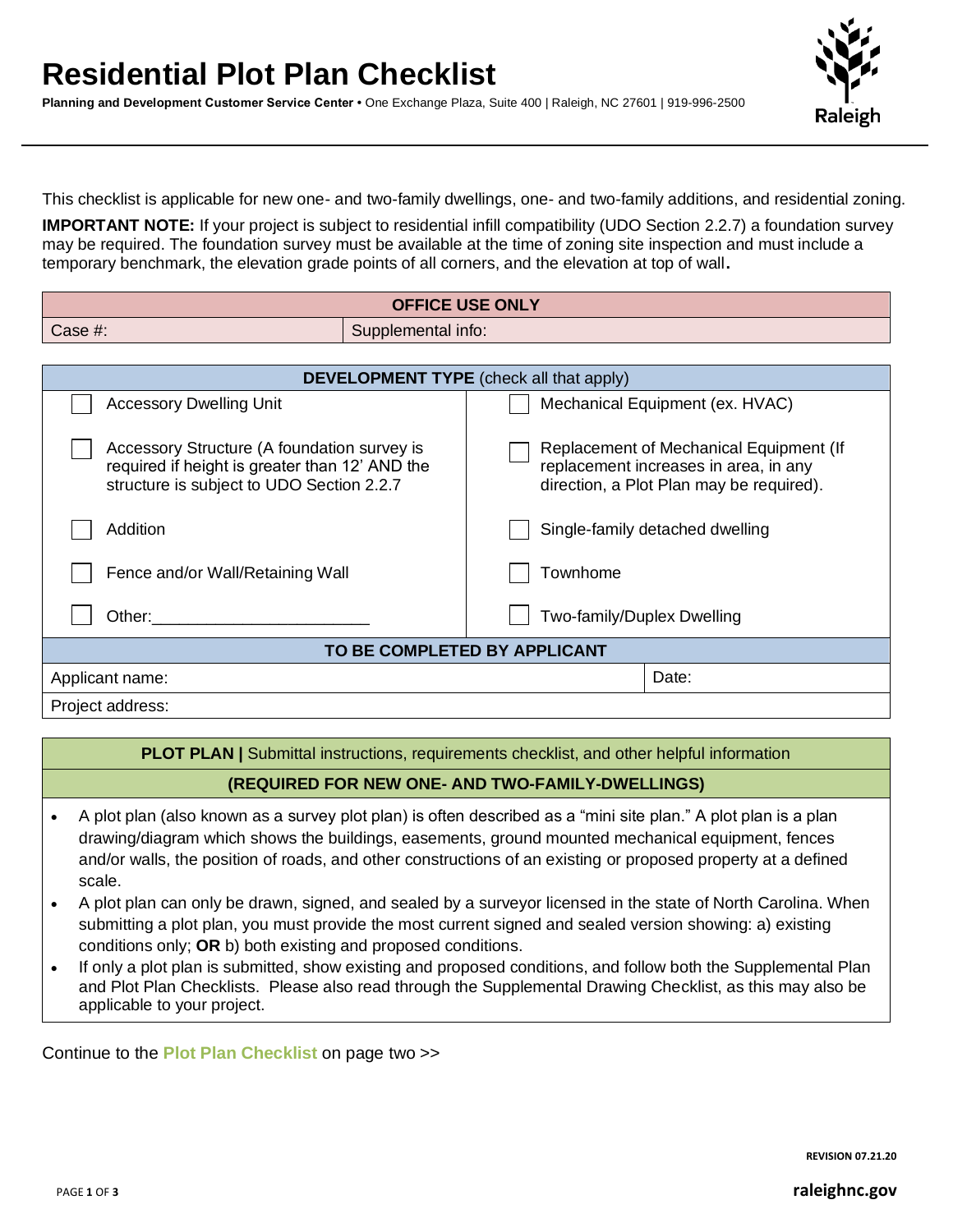| <b>Plot Plan Checklist</b>                                                                                                                                                                                                                                                                                                                                                                                                                      |            |            | <b>Completed by City</b><br>of Raleigh Staff |  |
|-------------------------------------------------------------------------------------------------------------------------------------------------------------------------------------------------------------------------------------------------------------------------------------------------------------------------------------------------------------------------------------------------------------------------------------------------|------------|------------|----------------------------------------------|--|
| <b>REQUIREMENTS</b>                                                                                                                                                                                                                                                                                                                                                                                                                             | <b>YES</b> | <b>YES</b> | <b>NO</b>                                    |  |
| 1. North Arrow (must be at the top), metes and bounds of property boundary,<br>adjacent right-of-way, and graphic scale.                                                                                                                                                                                                                                                                                                                        |            |            |                                              |  |
| 2. Site Data Table: Include Property Identification Numbers (PIN) for subject<br>property, site size, zoning, overlay districts, current use(s), existing impervious,<br>residential infill status, allowed building height, setback requirements, and<br>building square footage(s). NOTE: Use the site data table requirements under<br>the "Supplemental Plan Checklist" if the Plot Plan includes both existing<br>and proposed conditions. |            |            |                                              |  |
| 3. Contact information for owner, applicant, and all consultants.                                                                                                                                                                                                                                                                                                                                                                               |            |            |                                              |  |
| 4. Date of drawing, signature and seal of the surveyor preparing the document,<br>and recorded lot number and address. Reference to the Book of Maps and page<br>number of the recorded lot.                                                                                                                                                                                                                                                    |            |            |                                              |  |
| 5. Label street name(s) and provide dimensions between buildings and property<br>lines, buildings and other buildings, ground mounted equipment and property<br>lines, and fences and/or walls and property lines.                                                                                                                                                                                                                              |            |            |                                              |  |
| 6. Screening of ground-mounted equipment showing compliance with UDO Sec<br>7.25, must be shown.                                                                                                                                                                                                                                                                                                                                                |            |            |                                              |  |
| 7. Existing easements (open spaces, greenways, buffers, flood, utilities, etc.)<br>shown and labeled.                                                                                                                                                                                                                                                                                                                                           |            |            |                                              |  |
| 8. The plot plan must be drawn to a normal scale, such as 1:20, 1:30, etc. and<br>labeled and submitted on legal (8 $\frac{1}{2}$ " X 14") paper.                                                                                                                                                                                                                                                                                               |            |            |                                              |  |
| 9. Clearly label existing and proposed development.                                                                                                                                                                                                                                                                                                                                                                                             |            |            |                                              |  |
| 10. Show existing and proposed contours in intervals of two feet or less.                                                                                                                                                                                                                                                                                                                                                                       |            |            |                                              |  |
| 11. Show setback dimensions on drawing in relation to the proposed<br>development and the property line(s) and/or existing buildings.                                                                                                                                                                                                                                                                                                           |            |            |                                              |  |
| 12. Label existing and proposed driveways and/or areas used by vehicles.                                                                                                                                                                                                                                                                                                                                                                        |            |            |                                              |  |
| 13. Show and label existing and/or proposed fencing. Provide an elevation of the<br>fence and label the height.                                                                                                                                                                                                                                                                                                                                 |            |            |                                              |  |
| 14. Show and label existing and/or proposed retaining wall(s) and include wall<br>height.                                                                                                                                                                                                                                                                                                                                                       |            |            |                                              |  |

## **SUPPLEMENTAL PLAN |** Submittal instructions, requirements checklist, and other helpful information

- If an existing plot plan drawn by a surveyor is used to show existing conditions and it does not include proposed improvements, a Supplemental Plan illustrating the proposed improvements may be provided as a supplement to the existing plot plan.
- The supplemental plan is not required to be drawn by a surveyor and may only be submitted in addition to the signed and sealed survey which shows the current existing conditions of the property.
- If a parcel is vacant, only a plot plan representing existing AND proposed use will be accepted. The Supplemental Plan is NOT an option.

Continue to the **Supplemental Plan Checklist** on page three >>